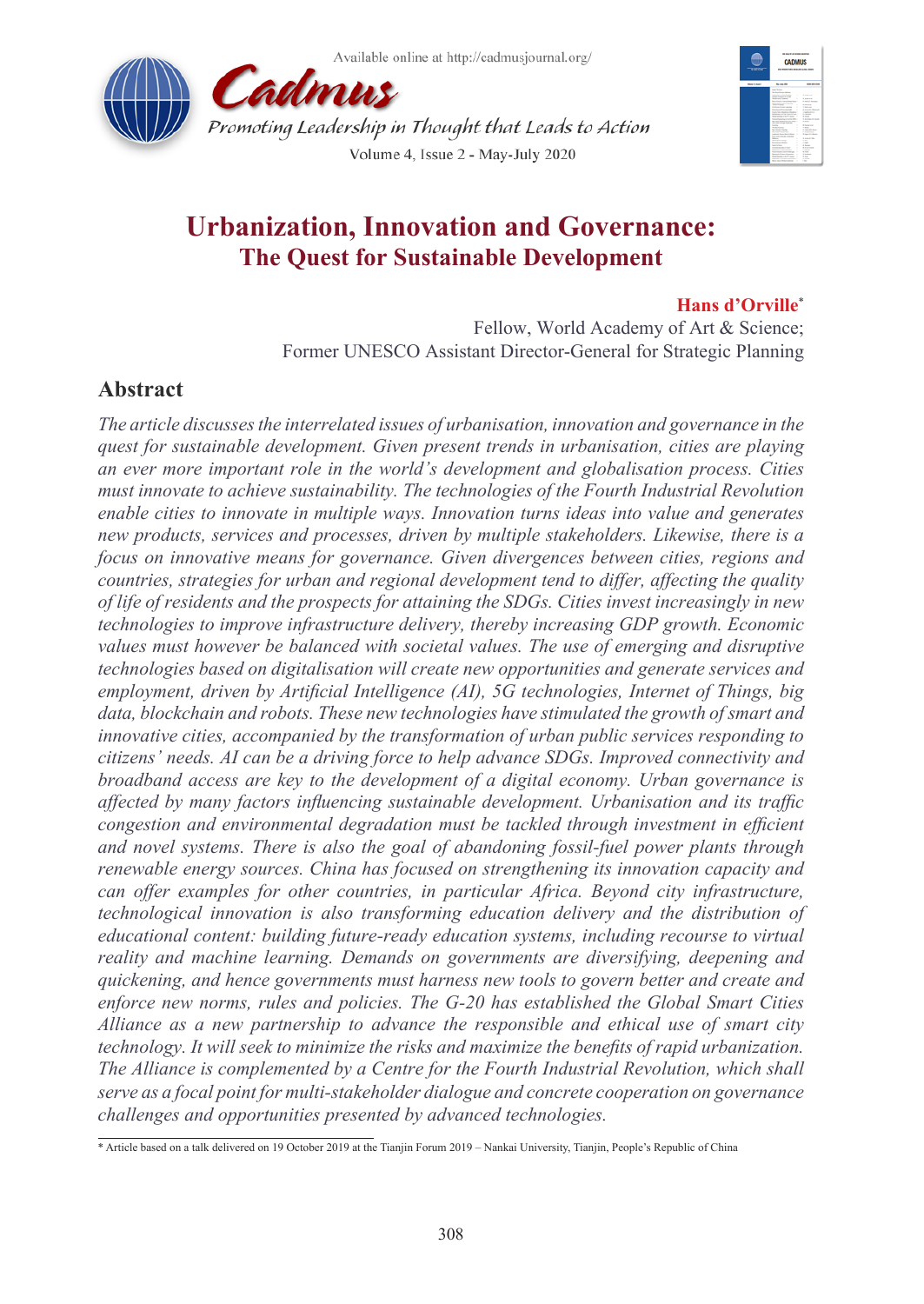Urbanization continues to spread all over the world, with more than 70% of the global population expected to live in cities by 2050. Today, already more than half of the world's population lives in cities, and one in eight urbanites resides in one of 33 "megacities"—that is cities with over 10 million inhabitants.

According to the United Nations, the number of megacities has risen from 14 in 1995 to 29 in 2016. And it is growing. Delhi is predicted to be the largest city on the planet in 2050 with 40 million inhabitants.

In many urban centers there is already a shortage of space and expanding outwards is not always an option. As a result, like never before, cities are going vertical. The concept of the 'vertical city' initially received wide attention with the construction of the Burj Khalifa in Dubai. It was one of the first to be conceived as a mixed-use skyscraper. Not surprisingly, China has taken a page out of Dubai's book as part of its rapid urban growth which saw almost 500 million people move from rural areas into cities in the last 35 years. Five of the ten tallest buildings in the world can be found in 'megalopolises' such as Shanghai, Guangzhou, Shenzhen and Hong Kong.

With so many people crammed into our cities, individually owned cars are likely to become a relative rarity: the future of transport is likely to belong to mass rapid transit systems or recourse to innovative means of transportation, like shared motorcycle or bicycles or scooters/*trottinettes*. But here is the challenge: many of the world's fastest growing cities are countries in Asia and Africa, where little or no metro rail infrastructure currently exists. While more developed countries will need to upgrade and expand their existing systems, newer cities will often be starting from scratch.

In the age of globalization, cities are playing a more and more important role in both their countries' and the world's development. Urbanisation is changing countries, and intercity connections and cross-country relationships have become new dynamic features of geopolitics. In order to solve the burgeoning problems of urban development and governance, the quest for sustainable development and inclusive growth has become a new paramount objective.

The cities stand at a crossroads. Rapid urbanization—if not effectively managed threatens to paralyze local economies and undermine recent advances in the quality of life. Cities must innovate, in order to achieve sustainability, advance social well-being, and boost economic competitiveness. Innovation of city construction and governance is of great significance to transform the mode of economic development and to promote sound and rapid development of a regional economy.

The technologies fueling the Fourth Industrial Revolution can multiply the ways in which cities can innovate. Yet, while the possibilities have multiplied, so have the perils. Technologies can be misused to disrupt economies and splinter societies. Jobs can be eliminated, and socio-economic differences can be amplified.

Innovation is the process of turning new ideas into value, in the form of new products, services, or ways of doing things. Innovation is a deceptively complex activity that goes beyond creativity and invention to include the practical steps necessary for adoption. New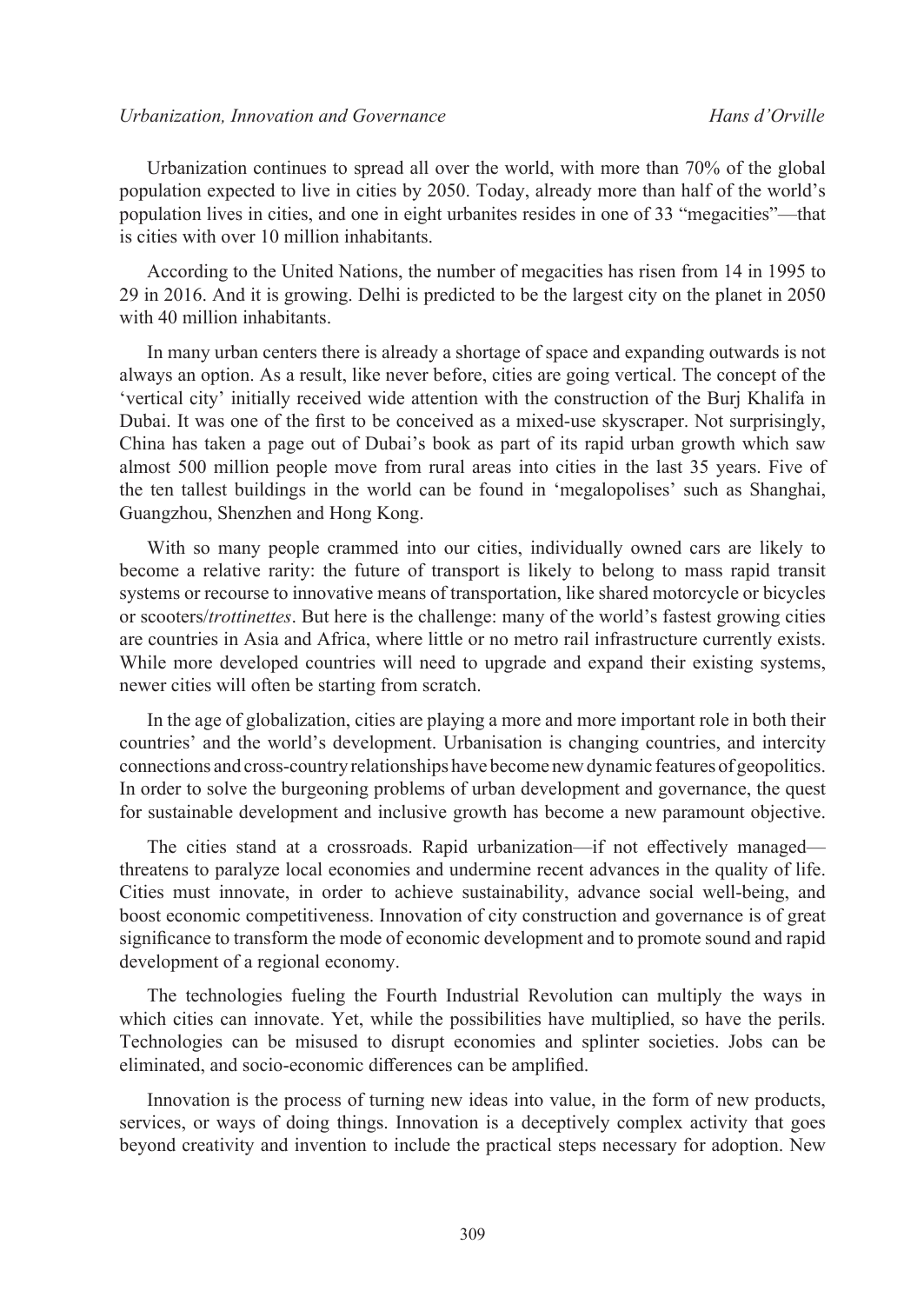innovations tend to build on earlier versions and, in turn, lay a foundation for others to be built on top of them. It is now widely accepted that innovation fuels the majority of the world's long-term productivity and economic growth, and that innovative firms significantly outperform non-innovators, in terms of both revenue and employment growth.

*"DeepMind, the artificial intelligence company acquired by Google, formed an Ethics and Society unit in 2017, to help insert ethics in the work of scientists in the field of Artificial Intelligence (AI)."*

Innovation tends to involve a lot of players. Innovation systems are composed of all public and private institutions engaged in the production, diffusion, and use of new ideas. The density of cities enables innovation, readily providing testbeds to gauge the effectiveness of solutions. Through the collective efforts of governments, the private sector, nongovernmental organizations, and the public, and through the harnessing of transformative technologies and enlightened urban policies, the true potential of the cities of the future can be demonstrated. This entails also the focus on innovative means for governance, drawing on new digital tools.

Clearly, different countries have different stages and paths in their urbanization development—and so strategies or plans for urban or regional development are bound to differ as well. In the process of large-scale urbanization, the formation of smart communities shapes the social and spatial structure of the city and affects the living experience and quality of life of residents. Driving social change and sustainable growth is the core of smart city development. Above all, smart cities are crucial to building a future-proof and people-centric society.

The development of cities has demonstrably a major impact on the overall development of regions and countries. National governments alone cannot achieve the ambitious goals of the UN Agenda 2030 and its 17 Sustainable Development Goals (SDGs). Here, cities have a crucial role to play.

In many countries, cities and regions have core competencies for policy areas underlying the SDGs such as water, housing, transport, infrastructure, land use or climate change. They have begun investing in technology to improve infrastructure delivery. Sensors, data analytics, and internet of things software are turning dumb infrastructure smart and improving water sanitation and conservation along the way. With respect to SDG 11 which focuses on cities and communities, an estimated 65% of the 169 targets behind the 17 SDGs will not be reached without engagement of local and regional governments. OECD data suggest that subnational governments were responsible for almost 60% of total public investment in 2016 in the OECD area, and for almost 40% worldwide.

According to the global consultants PwC, annual global spending on infrastructure is set to reach \$9 trillion by 2025, a figure more than double the \$4 trillion annual investment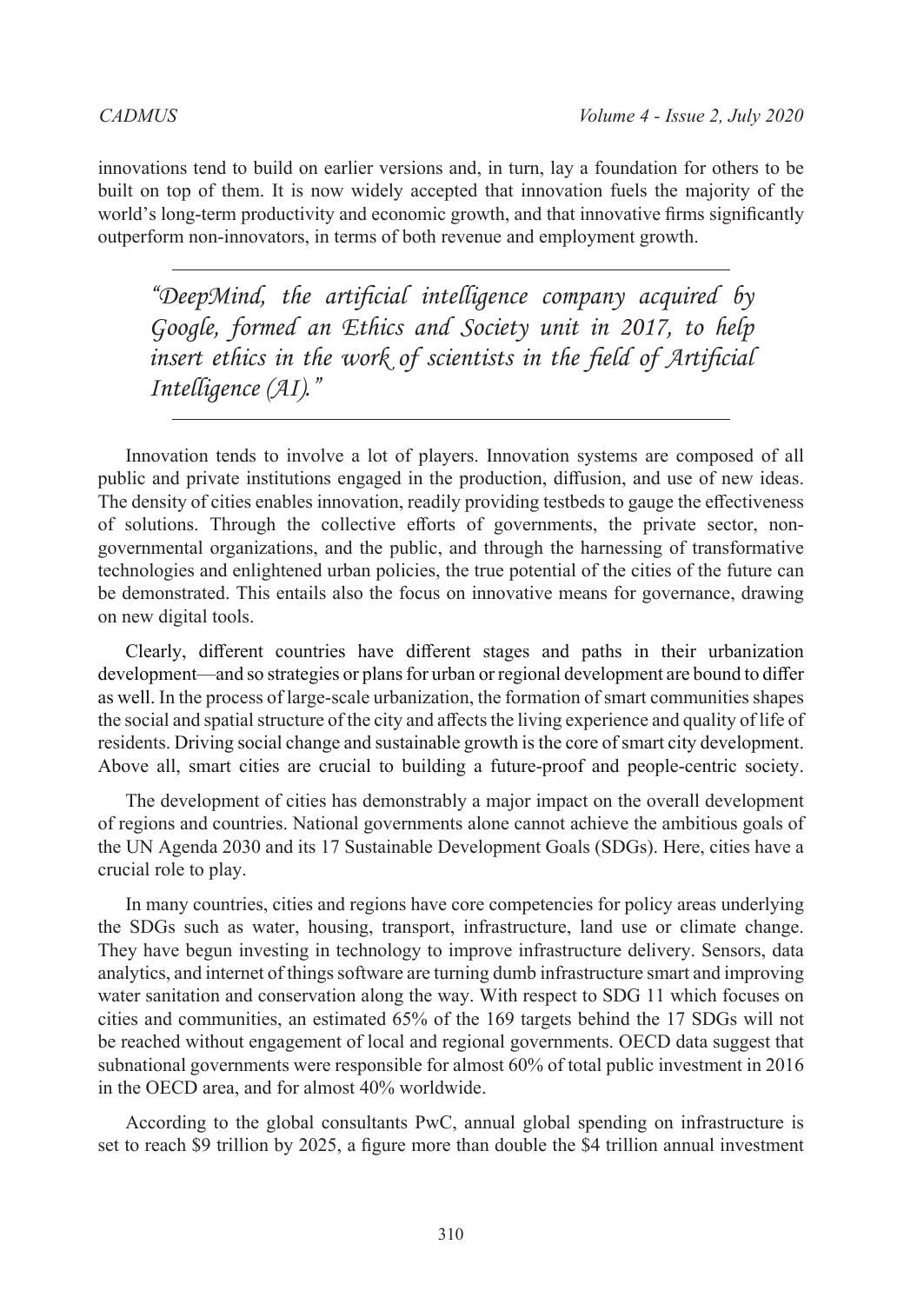recorded in 2012. Asia, led by China, will absorb at least 60% of this investment, spending heavily on sectors like transport and energy.

*"Artificial intelligence (AI) is a general purpose technology that has the potential to promote inclusive economic growth, increase innovation and productivity, in the process bringing benefits to society and empowering individuals. It is deployed in many sectors ranging from production, finance and transport."*

The IMF estimates a 1% increase in infrastructure spending will produce a 1.4% increase in GDP within 4 years. Successful growth depends on developing economies creating a balance of economic, social and environmental factors to create an "enabling environment".

To manage inherent risks, cities are experimenting with regulatory sandboxes, participatory design, innovation ecosystems, and public-private-people partnerships. To support governments in localizing the SDGs, the OECD for example launched a dedicated programme called "A Territorial Approach to the SDGs". The European Commission introduced its own Digital Cities Challenge. China's Xiongan New Area aspires to transform a barren landscape into a digital city powered by blockchain and artificial intelligence. Global Digital Seoul 2020 aims at developing e-government in South Korea's capital, while India's Smart Cities Mission is at the forefront of promoting the country's urban transformation and is committed to ensuring that cities develop in a way that is smart and sustainable. The advancement of smart cities and communities is critical to realizing Japan's vision for Society 5.0. For its part, the "Be Smart KOBE" programme seeks to establish standards for data utilization with a view to stimulating the growth of Kobe city.

But cities must also reckon with a potential clash between economic value and societal values. The ability to forward technological advancements and smart city solutions is directly related to the responsible and ethical use of data and technology. DeepMind, the artificial intelligence company acquired by Google, formed an Ethics and Society unit in 2017, to help insert ethics in the work of scientists in the field of Artificial Intelligence (AI). Singapore has established an Advisory Council on the Ethical Use of AI and Data. Japan's "Society 5.0" envisions a "human-centric" society.

Industrialization has promoted the pace of urban construction, but also brought some damage to the liveable environment of cities. It is imperative to promote scientific and technological progress, implement the strategy of independent innovation, build a modern urban ecological system, and enable the construction and development of innovative cities with a science and technology base.

The Fourth Industrial Revolution represents a fundamental change in the way we will live, work, and relate to one another. It is a new chapter in human development, enabled by technology advances that are commensurate with those of the first, second and third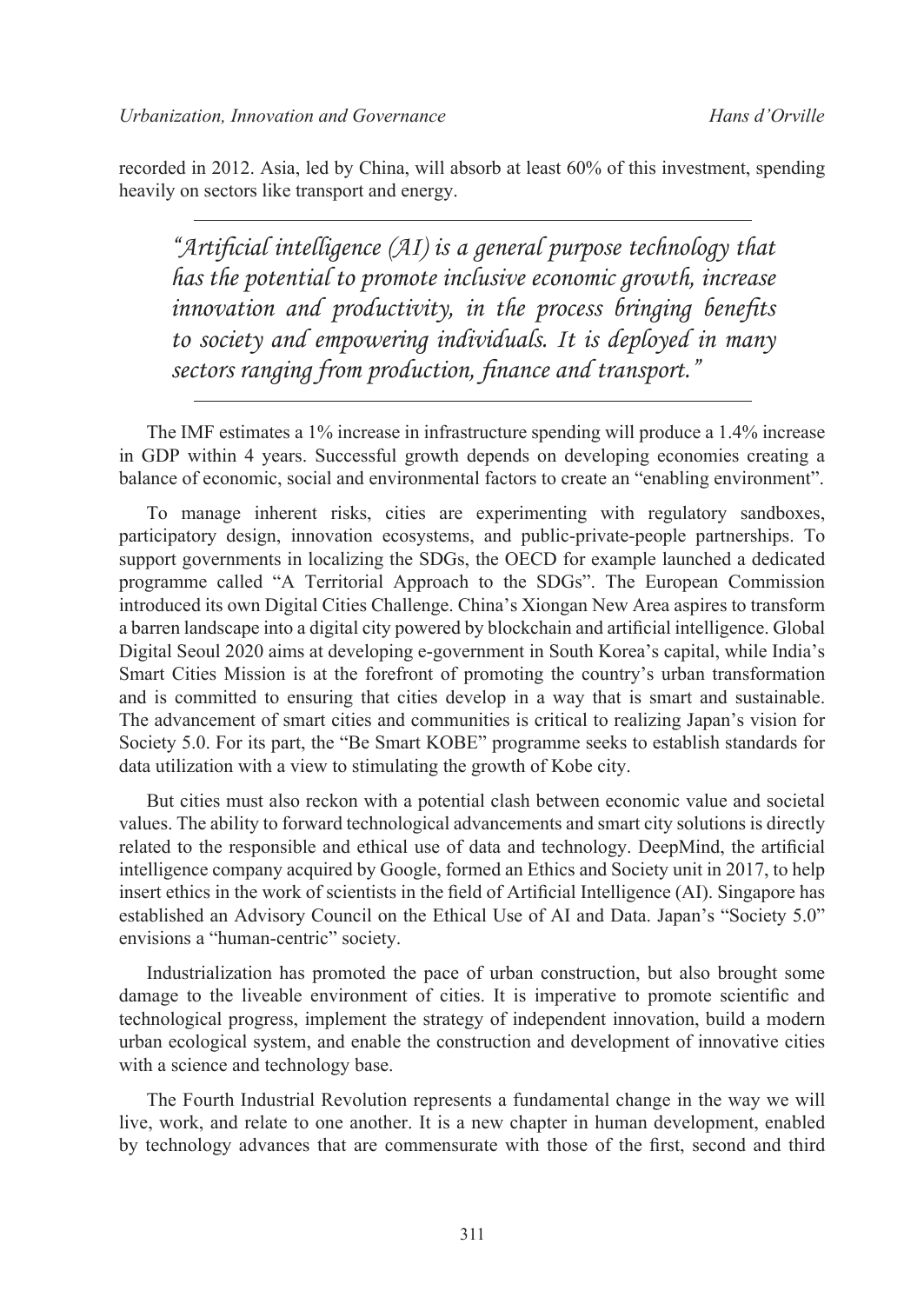industrial revolutions, and which are merging the physical, digital, and biological worlds in ways that create both promise and peril. Digitalization has tremendous potential to deliver benefits for economies and societies as a whole. The benefits brought by increased productivity through the use of emerging technologies such as artificial intelligence (AI), fifth-generation mobile telecommunication technologies (5G), the Internet of Things (IoT), Distributed Ledger Technologies (e.g. block chain) will empower all individuals and firms by creating new opportunities, and generate new services and employment.

Robots and artificial intelligence were once used only for dull and difficult work on factory floors. Today, automation is everywhere—powering drones, cars, surprisingly realistic humanoids and also agricultural production and yields.

The speed, breadth and depth of this revolution are forcing us to rethink how countries should develop, how organizations create value, and even what it means to be human; it is an opportunity to help everyone—leaders, policy-makers and people from all income groups and nations—harness technologies in order to create an inclusive, human-centered future.

Emerging technologies have promoted the systematic integration of a smart and innovative city, healthy city, safe city and ecological city into the urban and regional framework. They are stimulating the innovation and transformation of urban public service.

Information technology is at the core of innovation, and advances in the industry are having an impact on all continents and in every business. Shifts in digital policy and governance must be closely observed.

Faster 5G networks are making digital communication more ubiquitous, while increasing processing power and storage capacity are boosting the scope of knowledge immediately available to any computer user. This has the potential to fundamentally reshape public services so that they can respond more directly to citizen needs.

But there is also a dark side to be managed. According to Cisco's 2018 Annual Cybersecurity Report, cyber attackers targeting governments have developed increasingly sophisticated and threatening malware. They can cover their tracks with encryption while exploiting new vulnerabilities in cloud computing, the Internet of Things and even political elections. Rules such as the European Union's General Data Protection Regulation, which came into effect in 2018, are critical for managing the consequences of such threats, but will also introduce new complexity to governance arrangements.

The internet can continue to broadly aid social progress and businesses, drive innovation, and help governments address policy concerns. Responsible governance of the internet, however, is no simple task. Oversight of a key internet framework has shifted in 2016 from the US Department of Commerce to an international group, the global, multi-stakeholder community made up of the non-profit Internet Corporation for Assigned Names and Numbers (ICANN) and international organizations. ICANN's job has become more complicated in recent years, as there were 332.4 million domain name registrations across all top-level domains as of the end of 2017.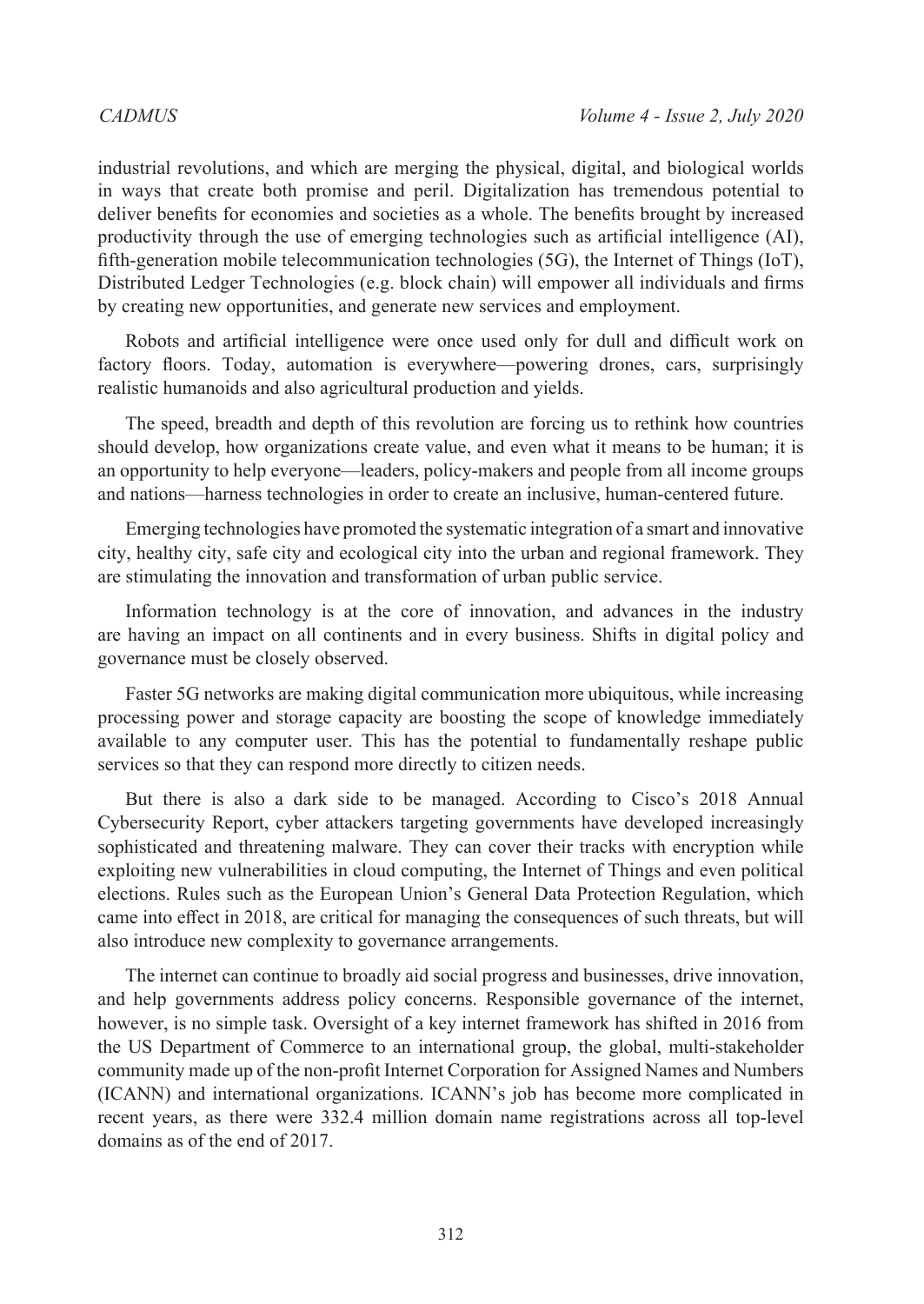Innovation is pushing the boundaries of information technology as we know it. Digital disruptions are rapidly changing the socioeconomic landscape. Many innovations will generate disruptive technologies which will bring fundamental change to business, work and society as a whole.

Artificial intelligence (AI) is a general purpose technology that has the potential to promote inclusive economic growth, increase innovation and productivity, in the process bringing benefits to society and empowering individuals. It is deployed in many sectors ranging from production, finance and transport to healthcare, education and security.

The development and use of AI can be a driving force to help advance the SDGs and to realize a sustainable and inclusive society. A responsible stewardship of AI includes improving the welfare of people, augmenting human capabilities and enhancing creativity, advancing inclusion of underrepresented populations, reducing economic, social, gender and other inequalities, and protecting natural environments, thereby invigorating inclusive growth and attaining sustainable development.

When it comes to the Internet of Things (IoT), exciting breakthroughs have been made that enable communication between devices, like a phone talking to a washing machine. As these devices process larger amounts of data in order to maximize their performance, it will in turn require greater data processing capabilities. The use of big data analytics will enable businesses and governments to provide efficient, real-time support for everything from customer service to filing taxes.

The integrated application of IoT, cloud computing and artificial intelligence technology at the city level generates a "digital city" that can respond intelligently to specific needs like environmental protection, public safety, urban services and industrial and commercial activities. Digital cities also promote the development of a low-carbon economy by using resources efficiently, saving costs and improving the quality of life. Digital industrialization, industrial digitalization and urban digitalization constitute the basis and conditions for the development of digital cities.

Improved connectivity and broadband access are necessary for the development of the digital economy. They are also a powerful enabler of inclusive growth and sustainable development. This necessitates the promotion of investment in domestic and international digital connectivity infrastructure, including fiber optic cables, 5G networks and other ultrahigh-speed connectivity technologies, scaling-up the fiber optics infrastructure in order to provide connectivity to a greater number of individuals as well as increasing overall processing power and storage capacity. The G-20 has stipulated that there ought to be universal and affordable access to the Internet to all people by 2025, including in rural areas with a particular focus on poverty eradication and distance learning. This has the potential to fundamentally reshape public services so that they can respond more directly to citizen needs.

It is important to bridge the present digital divide and in particular the digital gender divide. This should also help enhance women and girls' participation in STEM (Science, Technology, Engineering and Mathematics), support women's entrepreneurship in digital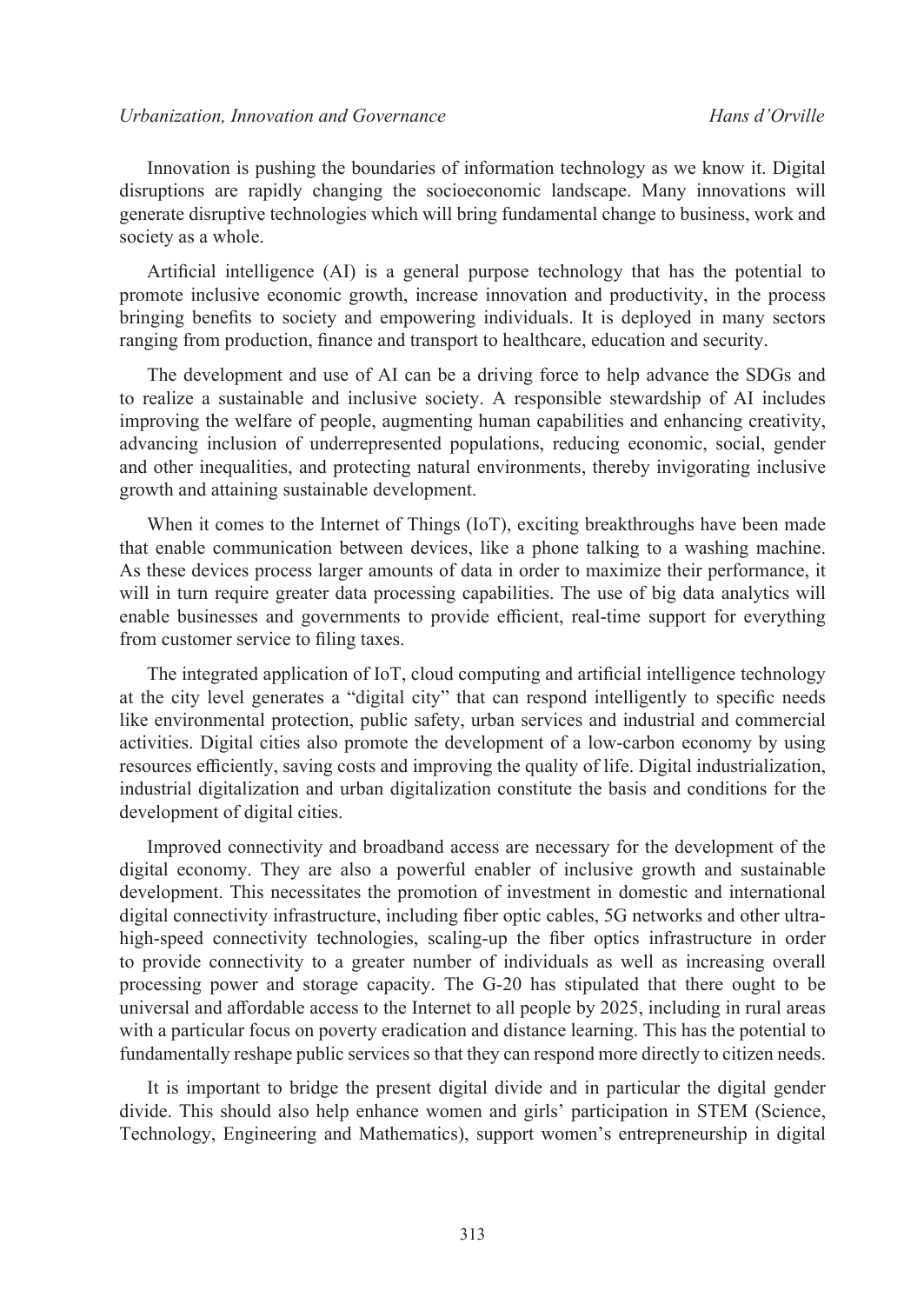business and work within existing partnerships and frameworks. As a principle, the new technologies should be accessible for all.

Urban governance is affected by many uncertain factors, which pose great challenges to the sustainable development of cities. As urban populations grow, smart city technologies become more and more essential not only to improve the quality of life of citizens but also to keep cities livable.

Data and technology can radically transform how cities design and deliver services to their populations. They help identify the most pressing needs that residents have and provide tailored solutions to address them. By upgrading hardware and software, massive data across regions can be integrated to build an urban brain similar to the human brain ultimately facilitating intelligent urban governance. The combination of big data and small data can effectively identify and forecast residents' demands and provide needs for public services.

The concentration of growing populations in urban areas stemming from economic development and migration is leading to serious traffic congestion and environmental degradation. As a means for resolving these issues, large cities are extending subway lines and expanding other public transportation systems, including free public transportation, which was just introduced in Luxembourg. The increased economic burden involved in the construction and operation of these systems, however, has heightened the need for a transport network in megacities that can be built and operated at lower costs—or for free. As an alternative to conventional trains and buses, monorail and tram systems have emerged as new urban transportation systems.

The Automated Guideway Transit (AGT) which runs on rubber tires on elevated tracks constructed over existing roads offers a variable passenger carrying capacity, ranging from a small number of people per day to mass transport exceeding 100,000 people per day. The system boasts superior environmental performance as no exhaust gases are emitted and electrical power consumption is low, while use of rubber tires reduces noise and vibration. Moreover, the small size of the fully automated cars will allow freedom in route planning and economic operations, enabling the system to be both scalable and extendable.

Investment in efficient public transport systems allows people to travel around a city in an easier manner. Asia has some of the most densely populated cities in the world and some governments have invested heavily in transport systems to accommodate both current and future passenger levels. For example, the Singapore government has commissioned Mitsubishi Heavy Industries (MHI) Group to supply a driverless train system as well as the light rail network that transports people to, from and around the island state's suburban neighborhoods.

More sophisticated intelligent transportation systems (ITS) use sensors along roadsides to communicate traffic conditions to a central command center for more effective road management. Cities in China, South Korea and Japan are using sophisticated big data and AI to make sense of all sensor data in real time. These data have real potential with respect to reducing pollution, congestion and carbon emissions.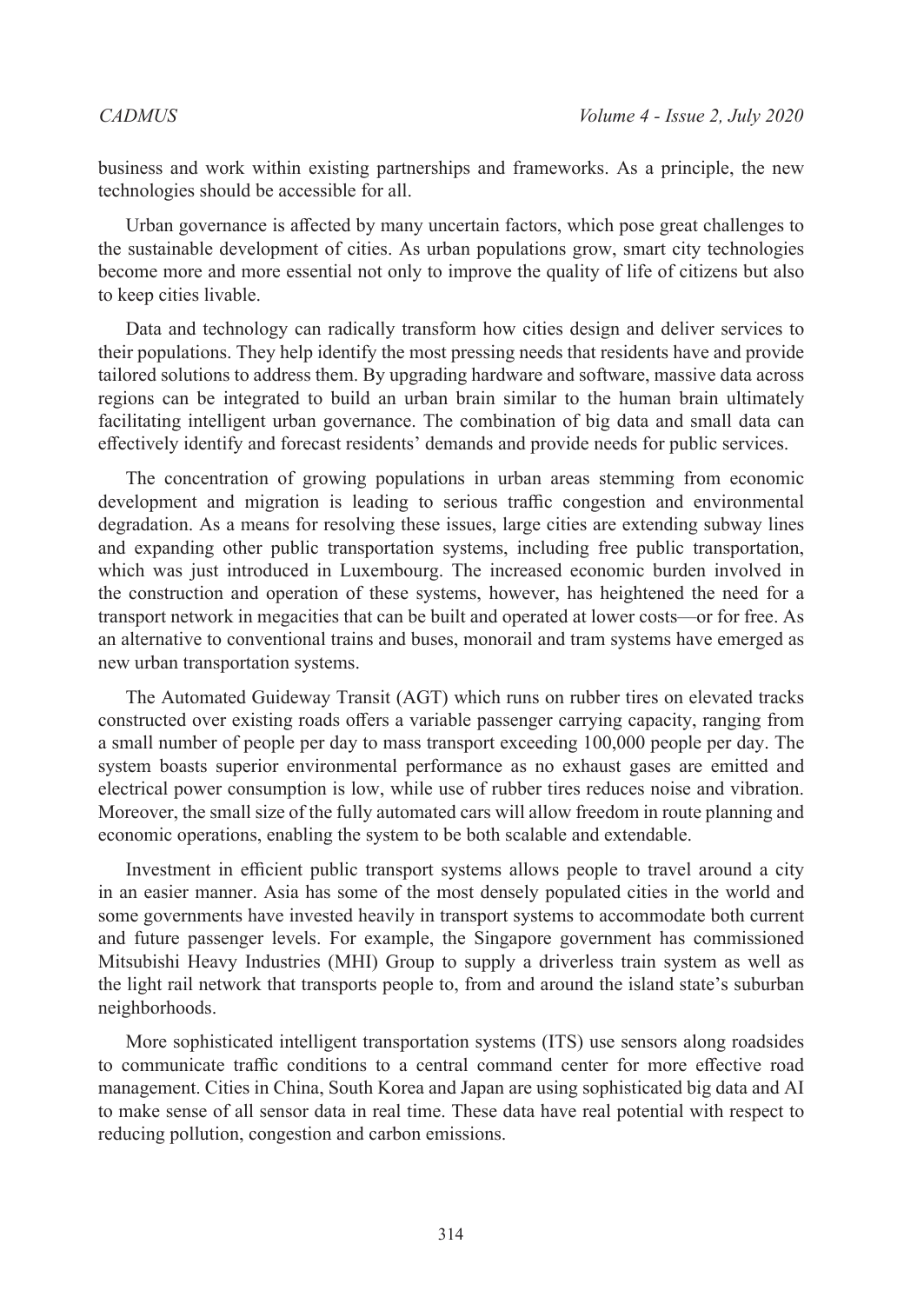Another tool is congestion charging or electronic road pricing (ERP). New York is planning the ERP for 2021. In 1975, Singapore became the first city to charge drivers a flat fee. In 1998, it was the first to install an ERP system, containing traffic volumes. In the next few years, Singapore will upgrade again, this time to a satellite-based ERP system. There is also the option of a daily congestion charge, applied in central London since 2003. An additional "toxicity charge" has been slapped on older, more-polluting vehicles in many countries, like Spain or France.

One solution may lie in self-driving cars. Though still a long way off, the technology will allow much higher capacity on existing roadways with such vehicles able to go faster and drive more closely together, all while reducing accidents. Autonomous vehicles may be the futuristic face of congestion's most viable solution: shared transportation. Studies from Lisbon and Helsinki show that all of today's car trips could be done with less than 10% of the current number of private cars through a combination of on-demand shared taxis with door-to-door service and taxi-buses that, rather than follow a schedule and route, are booked half an hour ahead.

Whether it is ITS, self-driving cars or some combination of other systems, next-generation traffic technology is pushing ahead, in hot pursuit of a transport solution to effectively tackle congestion and get people to their destinations, quickly and efficiently.

While the ultimate goal is a world powered entirely by renewable energy, power generation in the near future will require stable fuel sources which are versatile and able to operate in a way that respects the environment. Currently, fossil-fueled power plants are a leading source of global  $CO_2$  emissions. Many countries have taken the decision to reduce the number of fossil-driven plants in the spirit of the 2015 Paris Agreement, but sadly some countries like China, Japan or the United States are receding their commitment.

Transport infrastructure also continues to play a central role in China's development. Heavy spending on new roads, railways, airports and communications networks has boosted rural economies, expanding trade by connecting them to domestic and international markets. Such investment has played a pivotal role throughout China's development, building capacity for future growth.

Of late, the coronavirus epidemic has paradoxically introduced a new, unanticipated feature to the pollution picture in Northern China. The closure of factories and manufacturing plants and the massively reduced traffic have reduced the extent of emissions and their impact. Are we facing here a trade-off between a health crisis and ecological deterioration?

African countries can learn some valuable lessons from China's experience. At the current expansion rate, the continent's population is set to double by 2050, creating an urgent need for private and public infrastructure investment. Managed properly, the emerging and developing economies of Africa and Asia have a unique opportunity to use inward investments so as to drive their economies towards sustainable development.

In 2015, China launched the Belt and Road Initiative, a globally ambitious infrastructure investment project that touches more than 60 different countries and economies. Cities are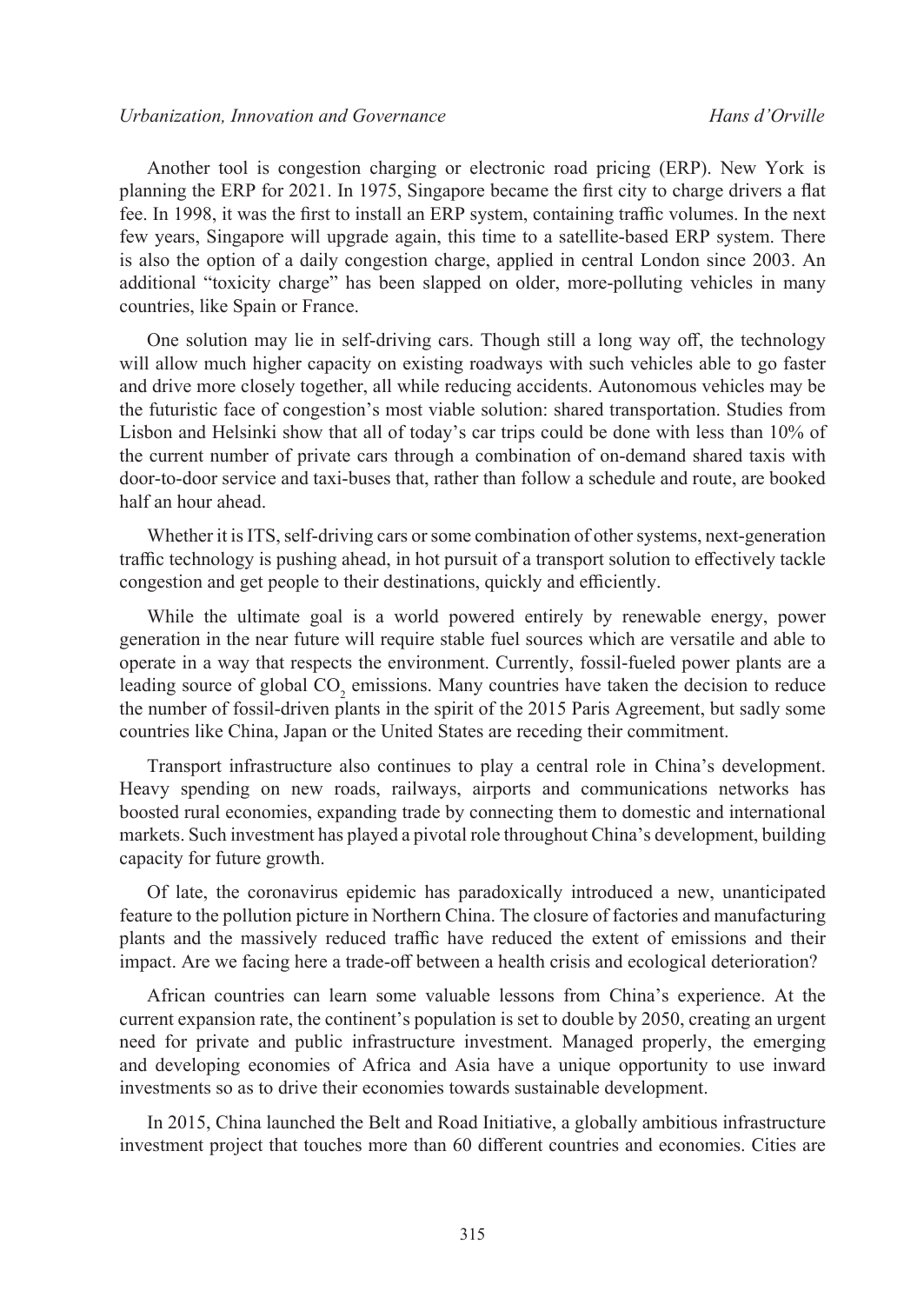an important node in this initiative, where more and more of them will integrate into the regional connectivity cooperation network. In the era of intelligent economy, high-quality connectivity will promote the establishment of a new pattern of interconnected and mutually beneficial cooperation.

The demand for interconnection between cities has been strengthened. Cities innovate in order to compete with one other, but they innovate better when they connect and cooperate in an organized way. The most successful cities will not be those that solely focus on innovation at the expense of other needs; they will be those that manage to recognize and adapt to specific local challenges, while pushing innovation forward.

The connectivity of cities can help build an open economic system that includes policy communication, connectivity of facilities, smooth trade and people-to-people exchanges. Regional economic integration, especially in the increasingly prosperous Asia-Pacific region, needs the support of a network of international cities. Inter-regional and intra-regional cooperation among cities inspired by emerging technologies has become particularly important. The application of artificial intelligence technology and big data will bring about an intelligent economy driven by data and computing, which is providing a new engine for the construction of urban networks.

Realizing the full benefit of the Fourth Industrial Revolution may take time and require new organizational forms, skills and mindsets. It is also possible that the impact of the Revolution on productivity has not yet become fully apparent because it is increasing efficiency in ways that cannot be accurately measured by traditional means. Beyond that, the Revolution has not yet reached many of the two billion people still disconnected from the global economy, who ultimately ought to benefit the most from it.

To shape a digital future that will deliver positive outcomes for all stakeholders in line with the 17 SDGs, numerous challenges must be addressed. In future, investment, innovation and technological advancement are hoped to empower citizens to lead better lives.

After four decades of reform and opening up, China has been deeply involved in the process of globalization in all its aspects. The national innovation capacity has become a strategic core capability to enhance international competitiveness, adjust the development model and maintain sustainable economic development. Building an innovation-originated city has become an important part of implementing the innovation-driven strategy and building an innovation-originated nation. China's "new normal" growth model is consumption-led, rather than investment-driven. Rising wages and competitive pressures are changing the world's second-largest economy from a low-cost manufacturer to a value-added developer of cuttingedge products and services. Re-balancing China's economy, improving its services and manufacturing, and promoting its companies on the international stage are all goals included in the government's  $13<sup>th</sup>$  Five-Year Plan, as are the ambitious "Belt and Road" and "Made in China 2025" initiatives focused on revamping and expanding infrastructure and industry.

Furthermore, technological innovation is fundamentally transforming education delivery. Technology presents opportunities to deliver learning in new, gamified, and personalized ways, which could change the traditional role of teachers and facilitate a blended learning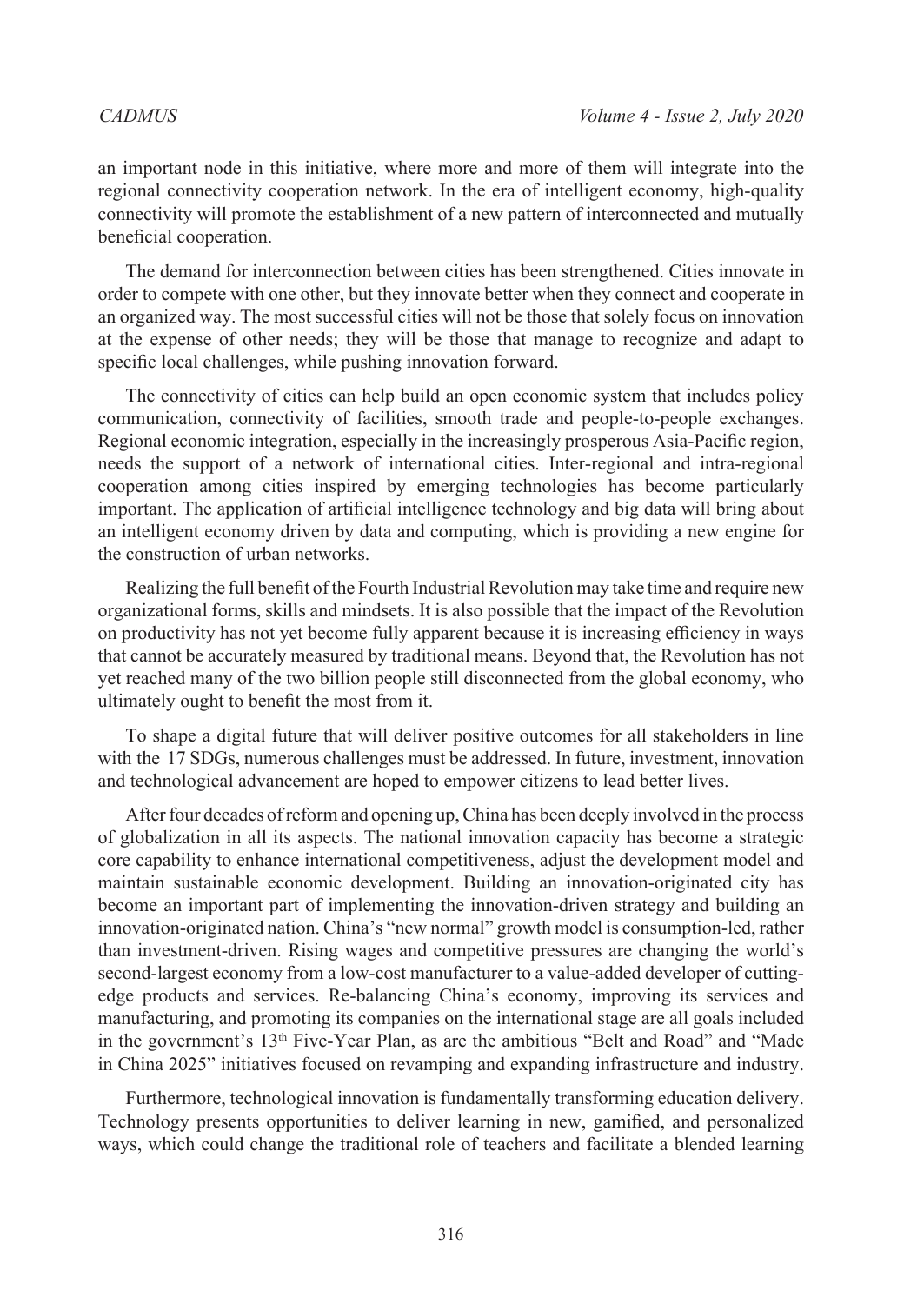experience. Technological innovation is changing the way educational materials are generated, the manner in which educational content is distributed, the way learners engage with materials, and the processes used to evaluate educational outcomes. Companies such as Coursera, edX, and Khan Academy are revolutionizing education delivery through the so-called Massive Open Online Courses (MOOCs). Unfortunately, some education systems, especially at the primary and secondary level, have been slow to incorporate even the most basic, widely available learning technologies.

Building future-ready education systems requires designing curricula fit for the  $21<sup>st</sup>$ century, coupled with the consistent delivery of a basic education for everyone that builds a solid foundation for a lifetime of adapting and developing new abilities. Technological innovation also helps updating the skills required for the contemporary workplace.

Virtual reality was dreamed up in science fiction and began to emerge in concrete form via an immersive film-viewing cabinet created in the 1950s. Now, commercial applications for virtual and augmented reality (VR and AR) are fundamentally altering the way individuals interact with each other and their environments. While technological barriers and a lack of content have prevented mass adoption, VR may soon become the next generation platform for communication, displacing our need for physical travel and impacting related energy consumption. VR and AR are poised to make a global impact with applications in education, health, business, retail, social media and communication. It will still take years until technologies for scalable content creation will become accessible for end consumers, but recent advances in computer graphics and machine learning are promising.

Machine learning involves creating algorithms that can recognize patterns in large, evolving data sets, and drawing conclusions from past experience. When people refer to "artificial intelligence," they often really mean machine learning. Examples of technologies that make use of it include internet search engines, spam filters, and self-driving cars. Recently, an aspect of machine learning dubbed "deep learning algorithms" has received a lot of attention. That is because advances in computing power and masses of large-scale data, referred to as big data, have led to deep learning-based algorithms that are faster and more accurate than the human eye.

The demands being made on governments for cities are diversifying, deepening, and quickening. Traditional governance structures and policy-making models have to become agile and responsive. Governments may have to reinvent themselves in order to keep pace with technology. Powerful digital tools like artificial intelligence are swiftly disintermediating entire markets. Governments are being challenged to move beyond simply understanding major technological advances, to harnessing them in order to govern better. Soon, governments will be forced to entirely change their approaches towards creating and enforcing regulation, to better stimulate rather than stymie innovation. Digital governance is an essential leverage of prosperity, social inclusion and environmental sustainability with measurable results.

Governance in the digital era needs to be not only innovation-friendly but also innovative. Interoperable standards, frameworks and regulatory cooperation can help in this regard.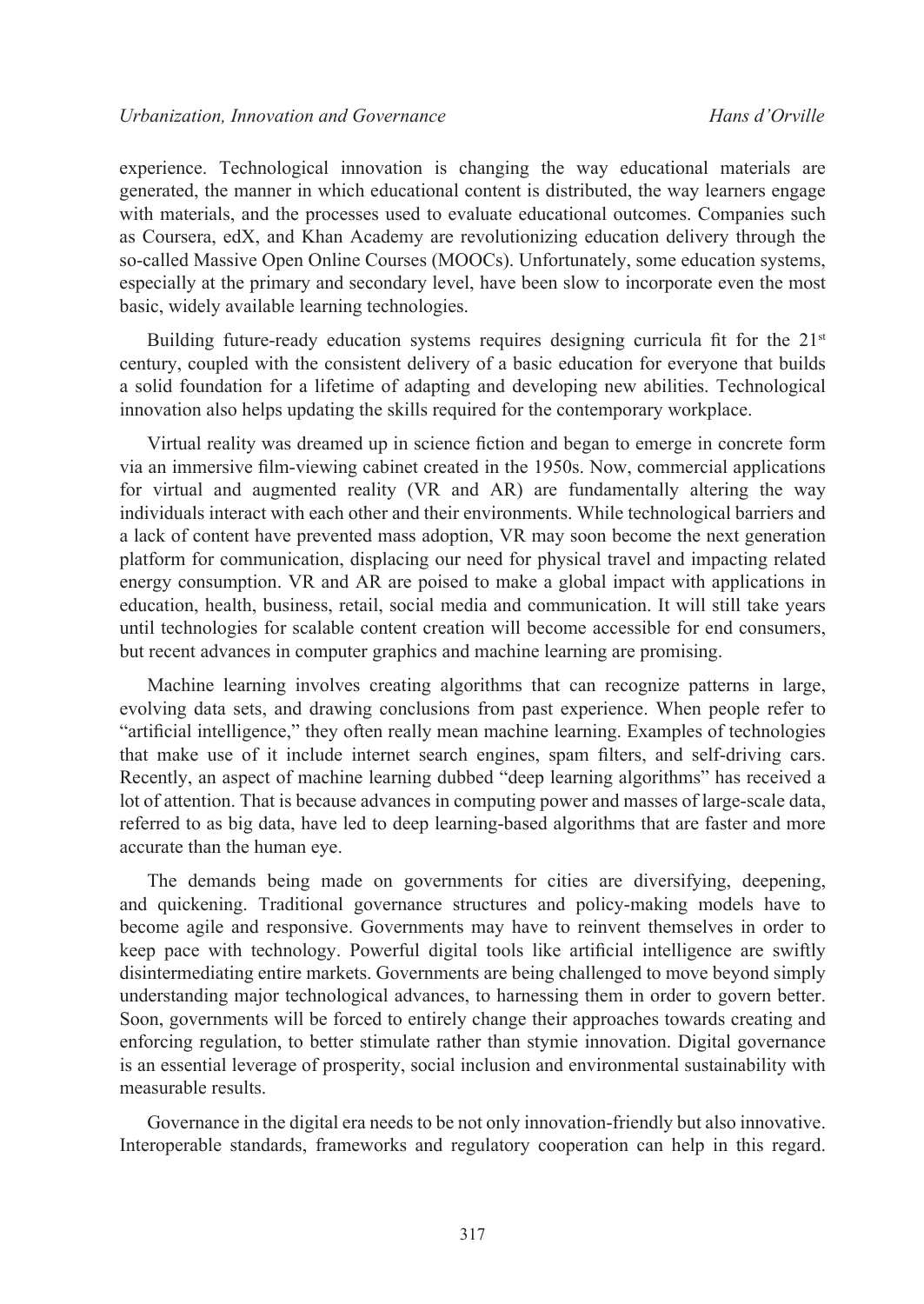International as well as national policy formulation with the involvement of all relevant stakeholders in their respective roles is instrumental to address a wide range of societal challenges and to facilitate discussion on how technology can be better and more accountably incorporated into policy tools. Establishing new norms of ethical behavior regarding digital technology, and attaining higher levels of customer trust, will be critical for a successful digital future. There is a need for innovative approaches that recognize the complexity of these challenges by joining computational sciences, social sciences and the humanities.

To contribute to sustainable and inclusive growth in urban areas, networking and experience-sharing among cities for the development of smart cities will be an attractive solution. Implementations of smart cities shall take into account transparency, resiliency, privacy, security, efficiency, and interoperability. Interested cities and networks of cities joined a Global Smart City Coalition which was discussed at the "Super City/Smart City Forum" held on the margin of the G-20 summit in Osaka on 29 June 2019. This then led in October 2019 to the formation of the Global Smart Cities Alliance [\(www.globalsmartcitiesalliance.](http://www.globalsmartcitiesalliance.org) [org](http://www.globalsmartcitiesalliance.org)). The Alliance is a new partnership to advance the responsible and ethical use of smart city technology and will seek to create and pilot global norms and policy standards related to access and inclusion linked to the use of connected devices in public spaces. The Alliance will be critical to minimize the risks and maximize the benefits of rapid urbanization.

It is the largest and most ambitious undertaking to advance the responsible and ethical use of smart city technologies on a global level. Smart city technologies can help decrease traffic congestion, combat crime, improve resilience during natural disasters and reduce greenhouse emissions. Without proper governance, however, these technologies pose significant risks, notably to privacy, security and democracy.

The Alliance comprises fifteen of the world's leading city networks and technology governance organizations. The institutional partners consist of municipal, regional and national governments, private-sector partners and city residents. They include the presidents and host nations of the Group of 20 (G20) in 2019 and 2020 (Japan and the Kingdom of Saudi Arabia); the Smart City Mission of India; Cities for All; Cities Today Institute; the Commonwealth Local Government Forum; the Commonwealth Sustainable Cities Network; Connected Places Catapult; the Digital Future Society; ICLEI—Local Governments for Sustainability; the International Telecommunication Union (ITU); Open and Agile Smart Cities; Smart City Expo World Congress, Barcelona; United Cities and Local Governments (UCLG); What Works Cities; the World Economic Forum; and World Enabled. They are committed to co-design and roll out a first-of-its-kind global policy framework on smart city technologies in advance of the 2020 G20 Summit in Riyadh, Saudi Arabia.

All partners together represent more than 200,000 cities and local governments, leading companies, start-ups, research institutions, and civil society organizations. The World Economic Forum serves as the secretariat.

Building an inclusive society is a vital mission. The new Alliance seeks to become an innovative platform for communities through cross-border, open collaboration of people and